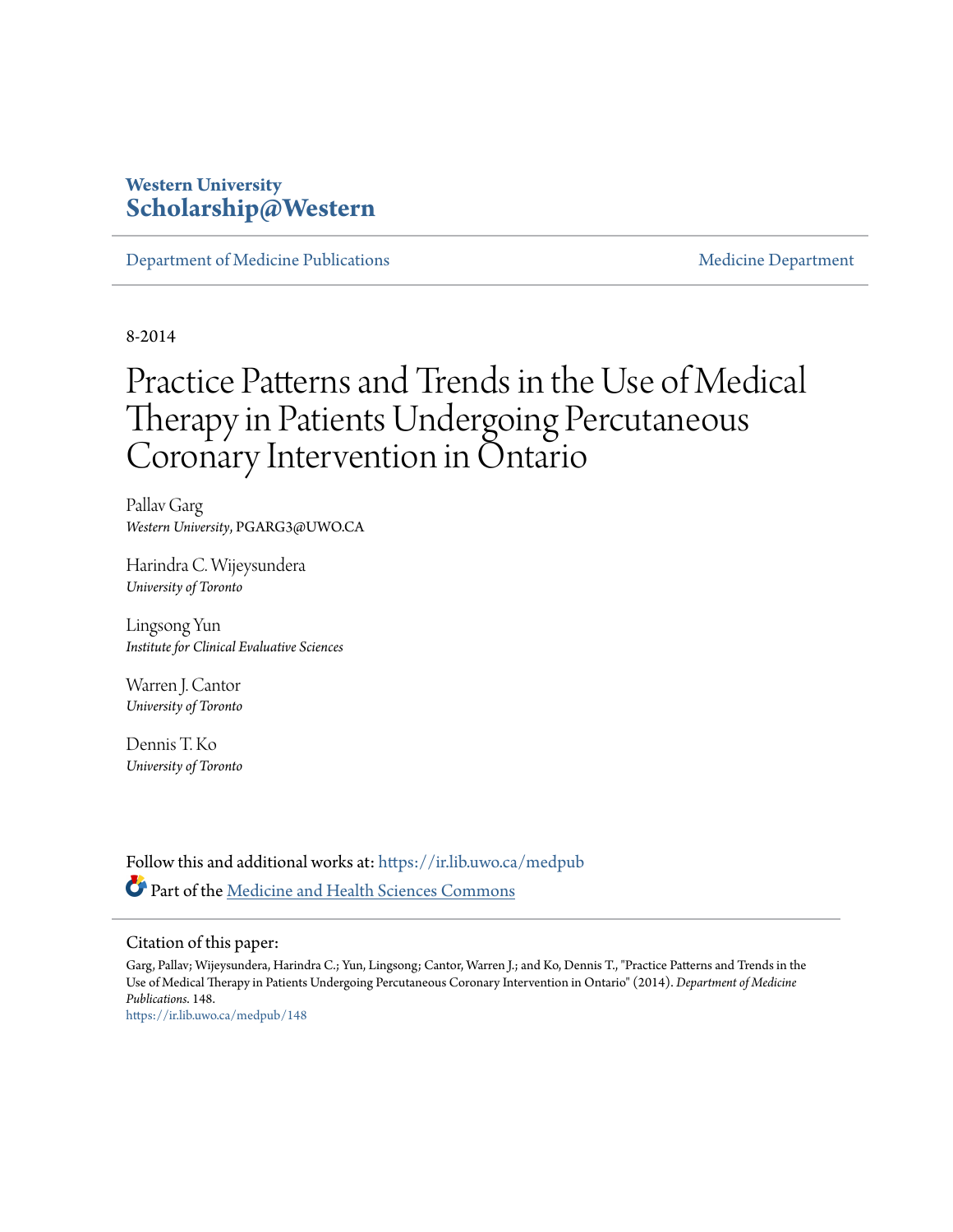

## Practice Patterns and Trends in the Use of Medical Therapy in Patients Undergoing Percutaneous Coronary Intervention in Ontario

Pallav Garg, MBBS, MSc, FRACP; Harindra C. Wijeysundera, MD, PhD, FRCPC; Lingsong Yun, MSc; Warren J. Cantor, MD, FRCPC; Dennis T. Ko, MD, MSc, FRCPC

Background--Clinical guidelines emphasize medical therapy as the initial approach to the management of patients with stable coronary artery disease (CAD). However, the extent to which medical therapy is applied before and after percutaneous coronary intervention (PCI) in contemporary clinical practice is uncertain. We evaluated medication use for patients with stable CAD undergoing PCI, and assessed whether the COURAGE study altered medication use in the Canadian healthcare system.

Methods and Results-A population-based cohort of 23 680 older patients >65 years old) with stable CAD undergoing PCI in Ontario between 2003 and 2010 was assembled. Optimal medical therapy (OMT) was defined as prescription for a b-blocker, statin, and either angiotensin-converting enzyme inhibitor or angiotensin II receptor blocker in the 90 days before PCI, and the same medications plus thienopyridine 90 days following PCI. Prior to PCI, 8023 (33.9%) patients were receiving OMT, 11 891 (50.2%) were on suboptimal therapy, and 3766 (15.9%) were not prescribed any medications of interest. There was significant improvement in medical therapy following PCI (OMT: 11 149 [47.1%], suboptimal therapy: 11 591 [48.9%], and none: 940 [4.0%], P<0.001). Utilization rate of OMT reduced significantly after the publication of COURAGE (34.9% before versus 32.8% after, P<0.001). Similarly, the rate of OMT following PCI was lower in the period after publication of COURAGE (47.3% before versus 46.9% after, P<0.001).

ConclusionsOMT was prescribed in about 1 in 3 patients prior to PCI and less than half after PCI. In contrast to the anticipated impact of COURAGE, we found lower rates of medication use in PCI patients after its publication. (*J Am Heart Assoc.* 2014;3: e000882 doi: [10.1161/JAHA.114.000882](info:doi/10.1161/JAHA.114.000882))

Key Words: optimal medical therapy • outcomes • percutaneous coronary intervention • stable coronary artery disease

A dvances in medical therapy have significantly improved<br>the prognosis of patients with stable coronary artery disease (CAD).<sup>1,2</sup> The Clinical Outcomes Utilizing Revascularization and Aggressive Drug Evaluation (COURAGE) study is a landmark randomized trial comparing the effectiveness of optimal medical therapy versus percutaneous coronary intervention (PCI) in patients with stable CAD. $3$  The study showed similar rates of cardiovascular events in the overall population

Received March 4, 2014; accepted May 24, 2014.

and in the older patient population. $3,4$  These results are consistent with prior studies and meta-analyses comparing medical therapy and PCI for future adverse cardiac events. $5-7$ In addition, while the degree of angina relief was slightly higher in the PCI group, substantial improvement in angina was also seen in the medical therapy group.<sup>3</sup> Accordingly, existing clinical practice guidelines reinforce medical therapy as the initial approach to the management of patients with stable angina, and reserve PCI for patients with persistent symptoms despite optimal medical therapy.<sup>8</sup>

Despite the widespread attention to the importance of medical therapy received in the medical literature and in the lay press, a study demonstrated that there was little change in medical therapy prior to and after PCI in the United States after publication of the COURAGE trial. $<sup>9</sup>$  There are many</sup> potential reasons why the COURAGE results may not have changed practice patterns, one of which could be due to the existing structure of the United States healthcare system, where substantial financial incentives exist to perform invasive cardiac procedures.<sup>10,11</sup> The Canadian healthcare system, in contrast, has a single-payer model where incentives to perform procedures are less. As a result, it is

From the Department of Medicine, London Health Sciences Center, Western University, London, ON, Canada (P.G.); Institute for Clinical Evaluative Sciences, Toronto, ON, Canada (H.C.W., L.Y., D.T.K.); Sunnybrook Health Sciences Center, Toronto, ON, Canada (H.C.W., D.T.K.); Southlake Regional Health Center, Newmarket, ON, Canada (W.J.C.); Department of Medicine, University of Toronto, Toronto, ON, Canada (H.C.W., W.J.C., D.T.K.).

Correspondence to: Pallav Garg, MBBS, MSc, FRACP, Room C6-106, University Hospital, 339 Windermere Road, London, ON, Canada, N6A 5A5. Email: pgarg@post.harvard.edu

 $©$  2014 The Authors. Published on behalf of the American Heart Association, Inc., by Wiley Blackwell. This is an open access article under the terms of the [Creative Commons Attribution-NonCommercial](http://creativecommons.org/licenses/by-nc/3.0/) License, which permits use, distribution and reproduction in any medium, provided the original work is properly cited and is not used for commercial purposes.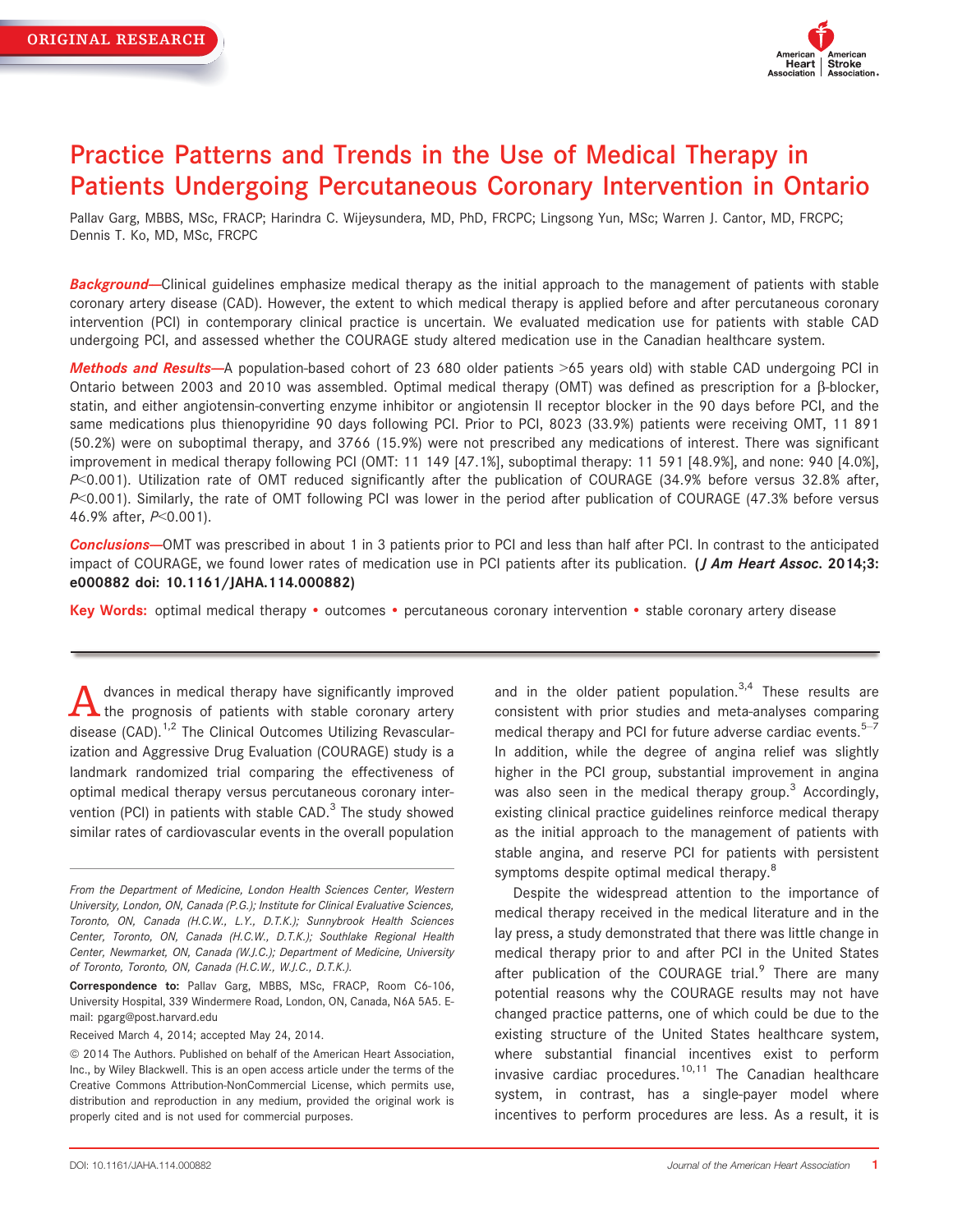well known that Canada has lower capacity to perform coronary invasive procedures in both acute and nonacute indications as compared to the United States.<sup>12–16</sup> We theorized that physicians in Canada may be more inclined to translate current knowledge to optimize medical therapy prior to elective PCI.

We therefore sought to evaluate the practice patterns and trends in the use of optimal medical therapy in patients with stable CAD undergoing PCI and whether the publication of COURAGE changed medical therapy practice patterns in the Canadian healthcare system.

#### Methods

The Cardiac Care Network of Ontario maintains a prospective clinical registry of all individuals who undergo PCI in Ontario, Canada.17 All hospitals performing PCI are required to collect information on patients' clinical characteristics, as well as procedural information on the number of stents, characteristics of each stent, and location of stent placement. We conducted a retrospective cohort study by linking this registry to several population-based administrative databases, namely, the Discharge Abstract Database of the Canadian Institute for Health Information (hospital admissions), the Ontario Health Insurance Plan database (physician service claims), the Registered Persons Database (vital statistics), the Ontario Drug Benefit database (prescriptions for individuals  $>65$  years of age), and the Canadian census.<sup>18,19</sup> These databases have been previously validated for many outcomes, exposures, and comorbidities. The linkages were performed using unique encrypted patient identifiers to protect patient confidentiality. The need for patient informed consent was waived under Ontario's health information privacy legislation.

#### Study Sample

Patients aged 66 years and over with stable CAD undergoing PCI from December 1, 2003 to March 31, 2010 in Ontario were included in the study. To define a cohort of stable CAD patients for elective procedures, those with myocardial infarction, revascularization with PCI, or coronary artery bypass grafting surgery with or without valve surgery within 12 months of the index PCI were excluded. Patients admitted to the hospital with acute coronary syndromes were excluded. Patients with severe comorbidities (eg, metastatic cancer, or severe renal, liver, or pulmonary disease) within the past year were also excluded because of competing risk of death and reasons precluding optimal use of medications. Patients with potential complications for evidenced-based therapies, such as hyperkalemia or heart block were also excluded in order to accurately assess appropriate medication use. Comorbidities were identified using the Cardiac Care Network clinical registry, and information from the Canadian Institute for Health Information Discharge Abstract Database, which is based on International Classification of Diseases 10th Revision codes.

#### Ascertainment of Medical Therapy Before and After PCI

The Ontario Drug Benefits database was used to ascertain medication use before and after the index PCI for patients over 65 years of age. We assessed the use of long-acting nitrates, b-blockers, calcium channel blockers, statins, angiotensin-converting enzyme (ACE)-inhibitors, and angiotensin receptor blockers (ARB) prior to PCI based on prescriptions within 90 days prior to and after index PCI. In addition to those medications, thienopyridine (clopidogrel or ticlopidine) use was assessed in the 90 days following PCI (prasugrel and ticagrelor were unavailable during the study period). There is a very high (>99%) agreement rate between the Ontario Drug Benefit prescription claims record and dispensed records from pharmacy.<sup>20</sup> Aspirin use could not be formally evaluated because many patients purchase aspirin over the counter and this is not recorded in the Ontario Drug Benefits database.

#### Definition of Optimal Medical Therapy

We defined "optimal medical therapy" as prescription for  $\beta$ blocker, statin, and either ACE-inhibitor or ARB in the 90 days prior to PCI, and the same medications along with a thienopyridine in the 90 days following PCI. ACE-inhibitor or ARB use was considered in keeping with the COURAGE definition of optimal medical therapy where ACE-inhibitors or ARB were encouraged in all patients with stable CAD for secondary prevention. $3$  Suboptimal therapy was defined as prescription for at least 1 of the above medications. No medical therapy was defined as the absence of all of these medications. Recognizing that symptomatic anginal relief is important in patients with stable angina (particularly pre-PCI), we considered an alternate definition of medical therapy based on the prescription of any 2 medications from the following in the 90 days pre-PCI:  $\beta$ -blocker, long-acting nitrate, calcium channel blocker or either ACE-inhibitor or ARB, and the same medications along with a thienopyridine and statin in the 90 days following PCI ("symptom-oriented medical therapy"). Secondary end points also included the prescription rates of individual medications.

#### Statistical Analysis

We compared demographic characteristics, clinical characteristics, stratified by (1) medication use, and (2) COURAGE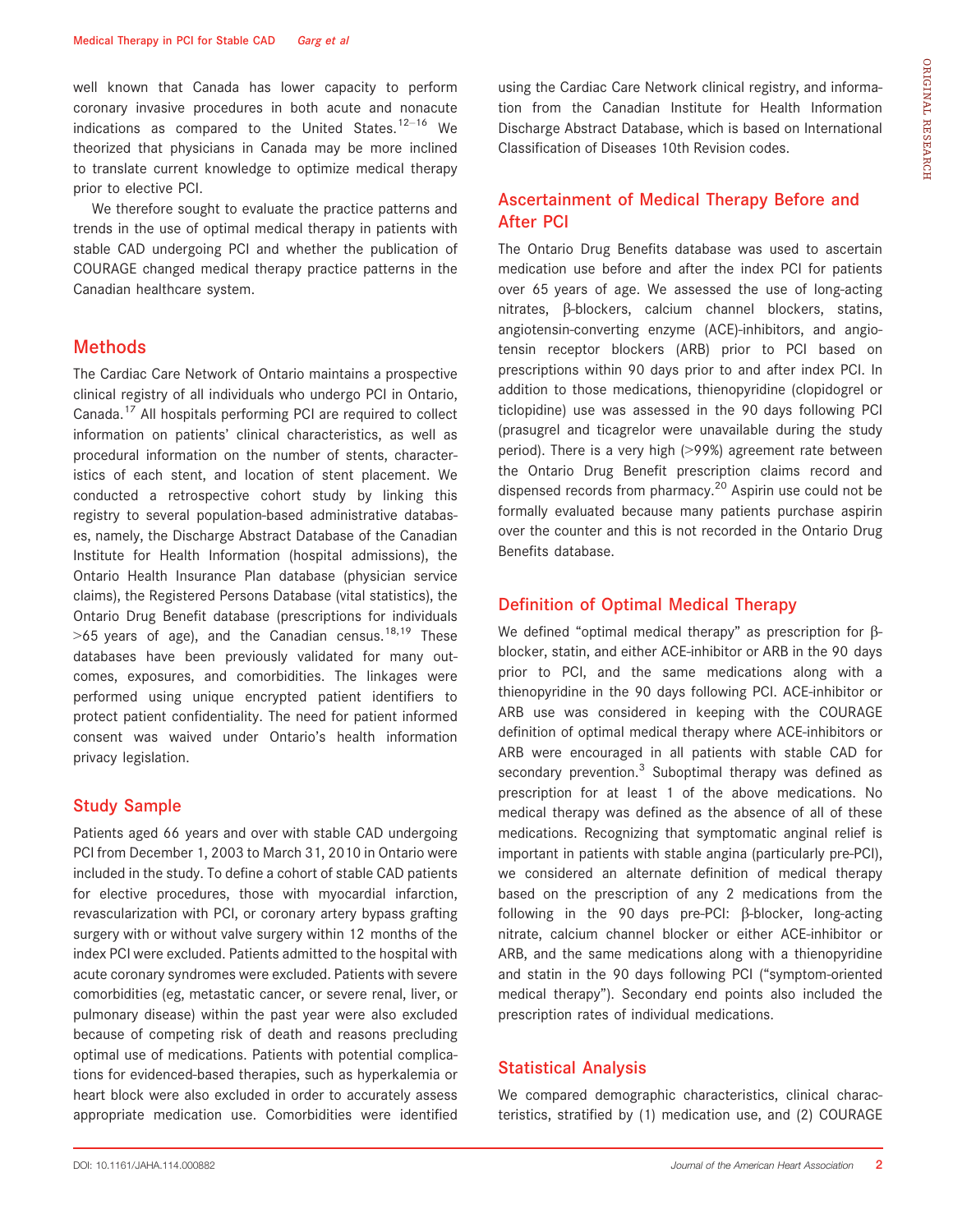publication using  $\chi^2$  tests for categorical variables and  $t$  tests for continuous variables. We used the period December 1, 2003 to March 31, 2007 for "pre-COURAGE" and July 1, 2007 to March 31, 2010 for the "post-COURAGE" period, allowing for a 3-month period for the dissemination of the trial results (COURAGE was published on March 26, 2007).

Medication prescription rates before and after PCI were compared in the overall cohort as well as in the periods before and after the publication of the COURAGE trial to examine whether the use of medical therapy changed after the publication of the COURAGE trial. Continuous variables are reported as mean $\pm$ SD and compared using t tests for normally distributed data. Categorical variables are reported as percentages and compared using the  $\chi^2$  test. The McNemar test was used to compare medical therapy use before and after the publication of the COURAGE trial.

We also used a logistic regression model to examine predictors of optimal medical therapy in the 90 days prior to the PCI. Variables considered and entered in the regression model included demographic and clinical variables such as age, sex, Canadian Cardiovascular Society angina class, prior cardiovascular disease and other comorbidities, hospital status, and procedure year. It was possible for some patients to have been referred for cardiac catheterization by primary care physicians or other physicians directly, without prior evaluation by a cardiologist or an internist on an outpatient basis, and vice versa. Thus, we included outpatient physician (primary care physician and/or cardiologist or internist) visits within the preceding 90 days in the model. PCI during the same session as the cardiac catheterization (commonly referred to as ad-hoc PCI) was not considered in this model because it does not impact on medical treatment prior to PCI.

All statistical tests are 2-sided and a  $P$ -value <0.01 was considered statistically significant. All analyses were performed using SAS 9.2 (SAS Institute, Cary, NC).

#### Results

The initial registry population in the study period included 122 528 PCI procedures. After excluding patients who were younger than 65 years old (68 591 patients), patients with myocardial infarction in the past year (19 216 patients), PCI or coronary artery bypass grafting surgery in the past year (6014 patients), patients with severe comorbidities or potential contraindications to medical therapy (1775 patients), and missing data, the final study population included 23 680 patients with stable CAD who received PCI from December 1, 2003 to March 31, 2010 (Figure).

#### Baseline Characteristics According to Medical Therapy Prior to PCI

The mean age of the cohort was 74.1 years and the majority (64%) were male (Table 1). Of the 23 680 patients undergoing PCI, only 8023 patients (33.9%) were on optimal medical therapy, 11 891 (50.2%) were receiving suboptimal medical therapy, and 15.9% were not on any  $\beta$ -blocker, statin, or either ACE-inhibitor or ARB in the 90 days before the procedure. In general, patients who were receiving optimal medical therapy before their PCI had higher rates of comorbidities, prior cardiovascular disease, and to have undergone a prior stress test compared to patients who received suboptimal or no medical therapy prior to PCI, and were less likely to have moderate to severe angina (Table 1). In addition, patients on optimal medical therapy were more often evaluated by a primary care physician and/or cardiologist or an internist in an outpatient setting in the 90 days prior to PCI. For example, 86.1% of patients receiving optimal medical therapy were evaluated by a cardiologist or an internist in the 90 days prior to PCI, compared with 69.6% in the suboptimal medical therapy group, and 27.3% in the no medical therapy group. Performance of ad-hoc PCI was common (14 045 patients, 59.3%), and most commonly observed among patients not on any medical therapy prior to PCI (85.2%) as compared to those on optimal medical therapy (46.2%) (Table 1).

#### Factors Associated With Optimal Medical Therapy Prior to PCI

In the multivariate analysis, younger age, lower income, remote history of revascularization, performance of stress test prior to PCI, and cardiac risk factors or conditions were associated with significantly increased likelihood of being on optimal medical therapy (Table 2). Cardiologist assessment was associated with a 2-fold increased likelihood of being on optimal medical therapy (odds ratio 2.31; 95% CI 2.12 to 2.51). Patients at lower angina classification were more likely to receive optimal therapy than patients with Canadian Cardiovascular Society class 4 angina. There was no evidence of increased use of optimal medical therapy over time. In fact, patients who received PCI in 2003–2005 (odds ratio 1.76; 95% CI 1.58 to 1.96) and 2005–2006 (odds ratio 1.6; 95% CI 1.44 to 1.79) had significantly higher likelihood of receiving optimal medical therapy compared with patients undergoing PCI in 2009–2010 (Table 2).

#### Medical Therapy Before and After PCI

Medication prescription rates improved following PCI, with 8023 patients (33.9%, 95% CI, 33.3 to 34.5) receiving optimal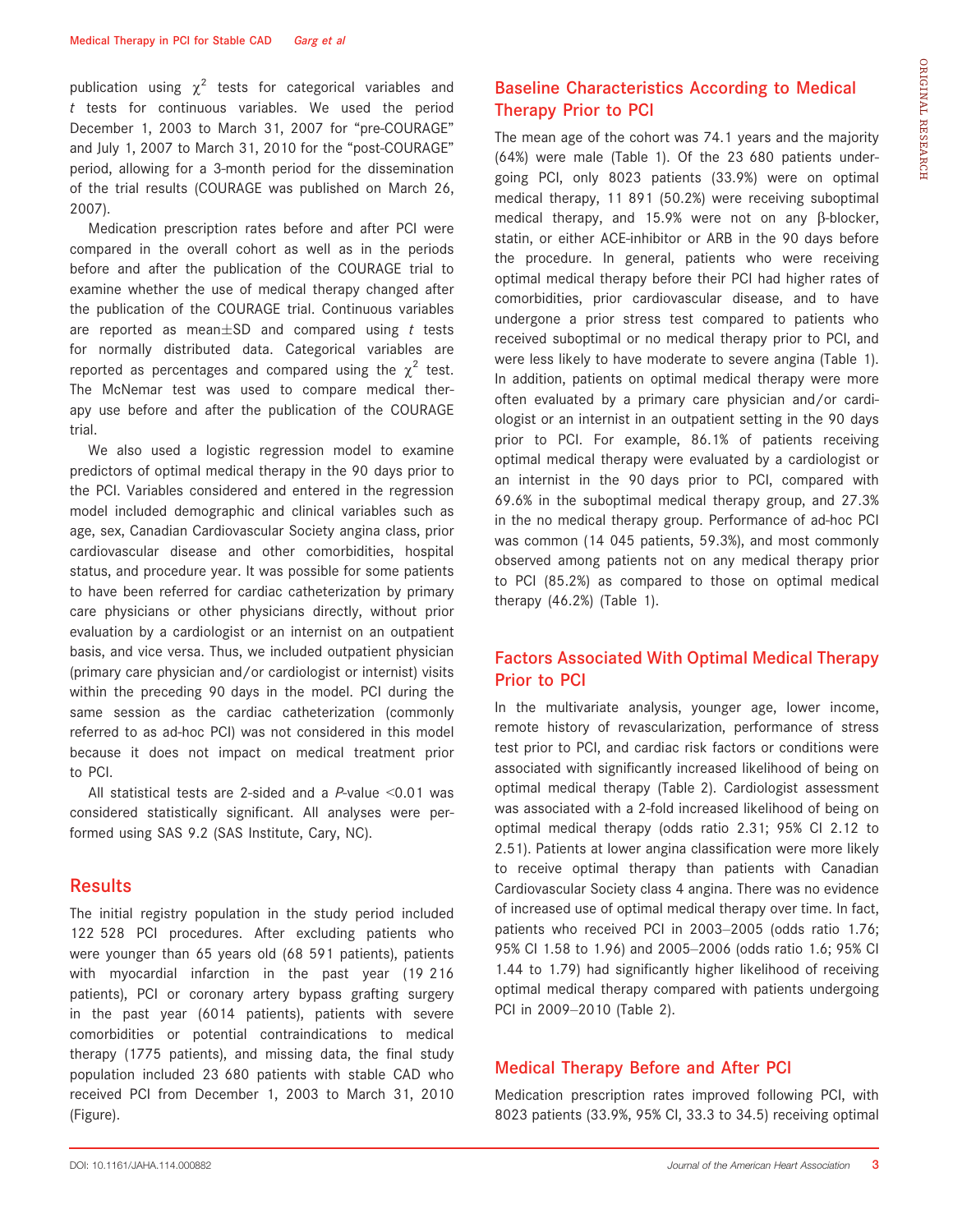

Figure. Cohort details. CABG indicates coronary artery bypass graft surgery; CCS, Canadian Cardiovascular Society; MI, myocardial infarction; PCI, percutaneous coronary intervention.

medical therapy in the 90 days prior and 11 153 patients (47.1%, 95% CI 46.5 to 47.7) receiving optimal medical therapy in the 90 days post-PCI (Table 3). Prescription rates of  $\beta$ -blockers increased significantly from 56.9% before PCI to 70.6% after PCI (P<0.001). Similarly, prescription rates of statins (64.3% to 84.6%), ACE inhibitors or ARBs (62.3% to 74.5%), and clopidogrel (22.7% to 87.1%) increased significantly after PCI, whereas the use of long-acting nitrates (23.5% to 14.5%) and calcium-channel blockers decreased (38.8% to 30.9%), as might be expected following revascularization (Table 3).

#### Medical Therapy Before and After COURAGE

A comparable number of patients underwent PCI in the period before (11 984 patients) and after (11 696 patients) publication of the COURAGE trial. Although patients were largely similar in terms of their demographic and clinical characteristics (Table 4), the rate of optimal medical therapy prior to PCI reduced slightly following COURAGE (32.8%, 95% CI 34.1 to 35.8 after versus 34.9%, 95% CI 34.1 to 35.8 before,  $P<0.001$ ; Table 5). The rates of the individual medications prescribed before PCI were also lower or unchanged during the post-COURAGE period. Less than two thirds of the patients were on symptom-oriented medical therapy prior to PCI, and rates were lower in the post-COURAGE period (Table 5).

Similarly, the rate of optimal medical therapy following PCI was lower in the period after the COURAGE trial compared with before the trial (47.3%, 95% CI 46.4 to 48.2 before versus 46.9%, 95% CI 46.0 to 47.8 after,  $P<0.001$ ; Table 4). Rates of the individual medications prescribed after PCI were also lower or unchanged during the post-COURAGE period. Similarly, the rate of symptom-oriented medical therapy following PCI was unchanged in the post-COURAGE period (Table 6). There was no significant change in medication prescription rates after the COURAGE trial publication before or after PCI when stratified by severity of angina based on Canadian Cardiovascular Society class (Table 7).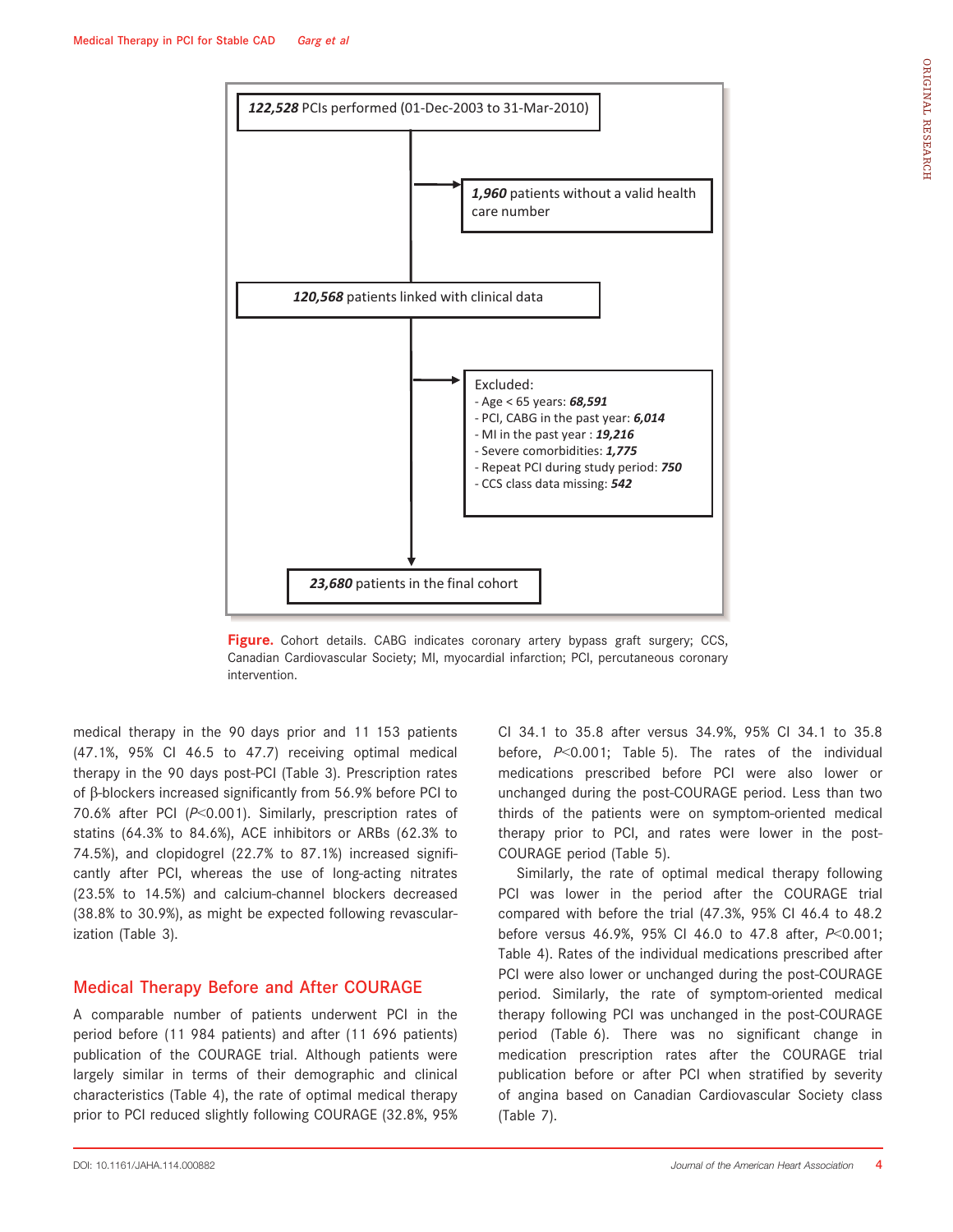#### Table 1. Demographic and Clinical Characteristics, Stratified by Medical Therapy 90 Days Prior to PCI

| Characteristics                  | Total (N=23 680) | Optimal (3 Meds)<br>$(N=8023)$ | Suboptimal (1 or 2 Meds)<br>$(N=11 891)$ | None (N=3766) | P-Value |
|----------------------------------|------------------|--------------------------------|------------------------------------------|---------------|---------|
| Age, y (at PCI date)             | $74.1 \pm 5.9$   | $73.7 + 5.5$                   | 74.4±5.9                                 | 74.4±6.5      | < 0.001 |
| 66 to 75                         | 14 744 (62.3%)   | 5219 (65.1%)                   | 7233 (60.8%)                             | 2292 (60.9%)  | < 0.001 |
| 76 to 85                         | 7970 (33.7%)     | 2616 (32.6%)                   | 4123 (34.7%)                             | 1231 (32.7%)  |         |
| >85                              | 966 (4.1%)       | 188 (2.3%)                     | 535 (4.5%)                               | 243 (6.5%)    |         |
| Male                             | 15 148 (64.0%)   | 5299 (66.0%)                   | 7440 (62.6%)                             | 2409 (64.0%)  |         |
| Low income                       | 4391 (18.5%)     | 1594 (19.9%)                   | 2207 (18.6%)                             | 590 (15.7%)   | < 0.001 |
| CCS angina classification        |                  |                                |                                          |               |         |
| $\mathbf{0}$                     | 1716 (7.2%)      | 647 (8.1%)                     | 894 (7.5%)                               | 175 (4.6%)    | < 0.001 |
| 1                                | 1330 (5.6%)      | 518 (6.5%)                     | 716 (6.0%)                               | 96 (2.5%)     |         |
| $\overline{c}$                   | 5238 (22.1%)     | 2313 (28.8%)                   | 2682 (22.6%)                             | 243 (6.5%)    |         |
| 3                                | 5862 (24.8%)     | 2745 (34.2%)                   | 2868 (24.1%)                             | 249 (6.6%)    |         |
| 4                                | 9534 (40.3%)     | 1800 (22.4%)                   | 4731 (39.8%)                             | 3003 (79.7%)  |         |
| Ad-hoc PCI                       | 14 045 (59.3%)   | 3710 (46.2%)                   | 7128 (59.9%)                             | 3207 (85.2%)  | < 0.001 |
| Prior PCI                        | 2490 (10.5%)     | 1260 (15.7%)                   | 1111 (9.3%)                              | 119 (3.2%)    | < 0.001 |
| Prior CABG                       | 3144 (13.3%)     | 1732 (21.6%)                   | 1314 (11.1%)                             | 98 (2.6%)     | < 0.001 |
| Exercise stress test             | 11 633 (49.1%)   | 5081 (63.3%)                   | 5954 (50.1%)                             | 598 (15.9%)   | < 0.001 |
| Smoking                          |                  |                                |                                          |               |         |
| Current                          | 8253 (34.9%)     | 2900 (36.1%)                   | 4104 (34.5%)                             | 1249 (33.2%)  | 0.004   |
| Ever                             | 10 191 (43.0%)   | 3566 (44.4%)                   | 5125 (43.1%)                             | 1500 (39.8%)  | < 0.001 |
| Hypertension                     | 15 111 (63.8%)   | 5755 (71.7%)                   | 7939 (66.8%)                             | 1417 (37.6%)  | < 0.001 |
| <b>Diabetes</b>                  | 7960 (33.6%)     | 3542 (44.1%)                   | 3830 (32.2%)                             | 588 (15.6%)   | < 0.001 |
| Hyperlipidemia                   | 13 422 (56.7%)   | 5534 (69.0%)                   | 6863 (57.7%)                             | 1025 (27.2%)  | < 0.001 |
| Cerebrovascular disease          | 2280 (9.6%)      | 888 (11.1%)                    | 1195 (10.0%)                             | 197 (5.2%)    | < 0.001 |
| Congestive heart failure         | 2037 (8.6%)      | 868 (10.8%)                    | 973 (8.2%)                               | 196 (5.2%)    | < 0.001 |
| Peripheral vascular disease      | 2163 (9.1%)      | 917 (11.4%)                    | 1096 (9.2%)                              | 150 (4.0%)    | < 0.001 |
| Pulmonary disease                | 1101 (4.6%)      | 305 (3.8%)                     | 628 (5.3%)                               | 168 (4.5%)    | < 0.001 |
| Other medical therapy            |                  |                                |                                          |               |         |
| Calcium channel blocker          | 9177 (38.8%)     | 3497 (43.6%)                   | 5047 (42.4%)                             | 633 (16.8%)   | < 0.001 |
| Long-acting nitrate              | 5574 (23.5%)     | 2786 (34.7%)                   | 2659 (22.4%)                             | 129 (3.4%)    | < 0.001 |
| Warfarin                         | 974 (4.1%)       | 399 (5.0%)                     | 503 (4.2%)                               | 72 (1.9%)     | < 0.001 |
| Teaching hospital                | 16 126 (68.1%)   | 5499 (68.5%)                   | 8114 (68.2%)                             | 2513 (66.7%)  | 0.130   |
| PCI year                         |                  |                                |                                          |               |         |
| 2003-2005                        | 3613 (100.0%)    | 1285 (35.6%)                   | 1820 (50.4%)                             | 508 (14.1%)   | 0.005   |
| 2005-2006                        | 3348 (100.0%)    | 1165 (34.8%)                   | 1685 (50.3%)                             | 498 (14.9%)   |         |
| 2006-2007                        | 4155 (100.0%)    | 1444 (34.8%)                   | 2053 (49.4%)                             | 658 (15.8%)   |         |
| 2007-2008                        | 3521 (100.0%)    | 1190 (33.8%)                   | 1756 (49.9%)                             | 575 (16.3%)   |         |
| 2008-2009                        | 4209 (100.0%)    | 1382 (32.8%)                   | 2125 (50.5%)                             | 702 (16.7%)   |         |
| 2009-2010                        | 4834 (100.0%)    | 1557 (32.2%)                   | 2452 (50.7%)                             | 825 (17.1%)   |         |
| Primary care physician visit*    | 18 357 (77.5%)   | 6584 (82.1%)                   | 9527 (80.1%)                             | 2246 (59.6%)  | < 0.001 |
| Cardiologist or internist visit* | 16 220 (68.5%)   | 6910 (86.1%)                   | 8282 (69.6%)                             | 1028 (27.3%)  | < 0.001 |

CABG indicates coronary artery bypass graft surgery; CCS, Canadian Cardiovascular Society; PCI, percutaneous coronary intervention. \*In the 90 days before PCI.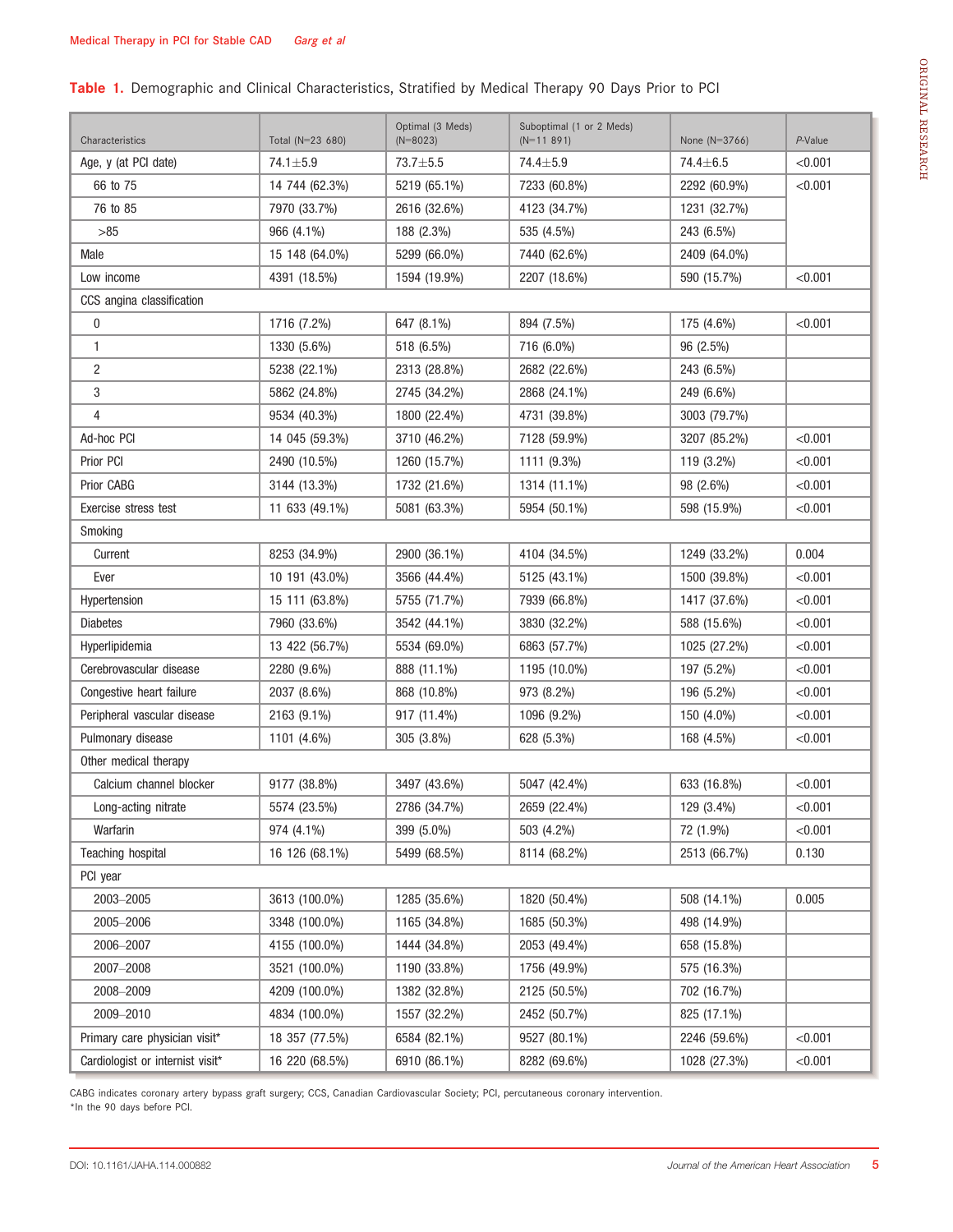Table 2. Factors Associated With Optimal Medical Therapy Prior to PCI\*

| Odds Ratio (95% CI)          | P-Value   |
|------------------------------|-----------|
|                              | < 0.001   |
| 1.37 (1.15 to 1.64)          |           |
| 1.31 (1.1 to 1.57)           |           |
| $1.07$ (1.0 to 1.14)         | 0.042     |
| 1.15 (1.06 to 1.24)          | $<$ 0.001 |
|                              | < 0.001   |
| 1.6 (1.44 to 1.78)           |           |
| 1.89 (1.72 to 2.08)          |           |
| 2.03 (1.86 to 2.23)          |           |
| 1.79 (1.63 to 1.97)          | $<$ 0.001 |
| 2.04 (1.89 to 2.22)          | $<$ 0.001 |
| 1.35 (1.26 to 1.45)          | < 0.001   |
| 1.0 (0.93 to 1.06)           | 0.930     |
| 1.46 (1.36 to 1.57)          | $<$ 0.001 |
| 1.62 (1.52 to 1.72)          | $<$ 0.001 |
| 1.64 (1.53 to 1.77)          | < 0.001   |
| 1.1 $(1.0 \text{ to } 1.22)$ | 0.055     |
| 1.57 (1.41 to 1.74)          | < 0.001   |
| 1.15 (1.04 to 1.27)          | 0.007     |
| $0.63$ (0.55 to 0.73)        | < 0.001   |
| 0.98 (0.92 to 1.05)          | 0.620     |
|                              | < 0.001   |
| 1.76 (1.58 to 1.96)          |           |
| 1.6 (1.44 to 1.79)           |           |
| 1.2 (1.06 to 1.29)           |           |
| 1.15 (1.04 to 1.28)          |           |
| 1.06 (1.05 to 1.21)          |           |
| 1.13 (1.05 to 1.21)          | 0.002     |
| 2.2 (2.02 to 2.41)           | < 0.001   |
|                              |           |

CABG indicates coronary artery bypass graft surgery; CCS, Canadian Cardiovascular Society; PCI, percutaneous coronary intervention.

\*The model predicts the use of optimal medical therapy 90 days prior to PCI. The adjusted odds ratios were derived from multivariate logistic regression model. This model had a c-index (area under the receiving operating curve) of 0.74.

#### **Discussion**

Our study provides new insights into the practice pattern of medical therapy in patients with stable angina undergoing revascularization with PCI in Canada. Our results demonstrate that only one third of patients undergoing PCI for stable coronary artery disease were prescribed optimal medical therapy with  $\beta$ -blockers, statins, and either ACE-inhibitors or

ARBs in the 90 days prior to their procedure. While medication prescription rates improved following PCI, less than half of patients were receiving optimal medical therapy in the 90 days following PCI. In addition, there was no substantial change in this practice pattern over the study period, including following the publication and dissemination of the COURAGE trial in 2007. These findings suggest that despite mounting evidence of the importance of medical therapy in patients with stable coronary disease, and the strong clinical guideline recommendations for maximizing the medical therapy prior to and in conjunction with revascularization,<sup>8</sup> most patients are still treated with inadequate medical therapy. We also found relatively low rates of use of anti-anginals such as nitrates prior to PCI even in patients with significant symptoms.

The concept of applying optimal medical therapy was endorsed in the COURAGE trial, in which  $\approx$ 90% of the medically treated cohort was compliant with aspirin, statin, and  $\beta$ -blocker therapies at 1 year.<sup>3</sup> At 3 years, 75% of patients were on ACE inhibitors or ARBs, 92% were on a statin, and 86% were on a  $\beta$ -blocker in the medical therapy arm and similar compliance was present even in the PCI group. This is in contrast to "real world" practice, both in terms of prescription and compliance with recommended antianginal and preventative medical therapy. Our results are in keeping with prior large studies that have shown much lower rates of medical therapy in patients with coronary artery disease. $^{9,21-23}$  Borden et al showed that among patients with stable CAD undergoing PCI in the United States, less than half received optimal medical therapy prior to PCI and approximately two thirds of patients received it after discharge from the hospital following PCI, with little change after the publication of the COURAGE trial.<sup>9</sup>

We initially hypothesized that physicians may be more inclined to apply COURAGE results in the Canadian healthcare system, where there is a government-regulated single-payer model with perhaps less incentive to perform procedures and where waiting lists are traditionally longer.<sup>10,15</sup> In addition, under the Ontario Drug Benefit Program, medications are generally available with low co-payment and dispensing fees. This was expected to result in better medication prescription and adherence compared with other jurisdictions with limited medication coverage and higher co-payments. However, we found that the prescription rates of optimal medical therapy were lower in our study compared with the US study. In addition, a surprising 16% of the patients undergoing PCI had not received any cardiac medications we assessed prior to the PCI procedure.

We also found that patients with angina at higher Canadian Cardiovascular Society class were less likely to be on medical therapy prior to PCI. The reasons for this finding are not entirely clear, although it is possible that these patients had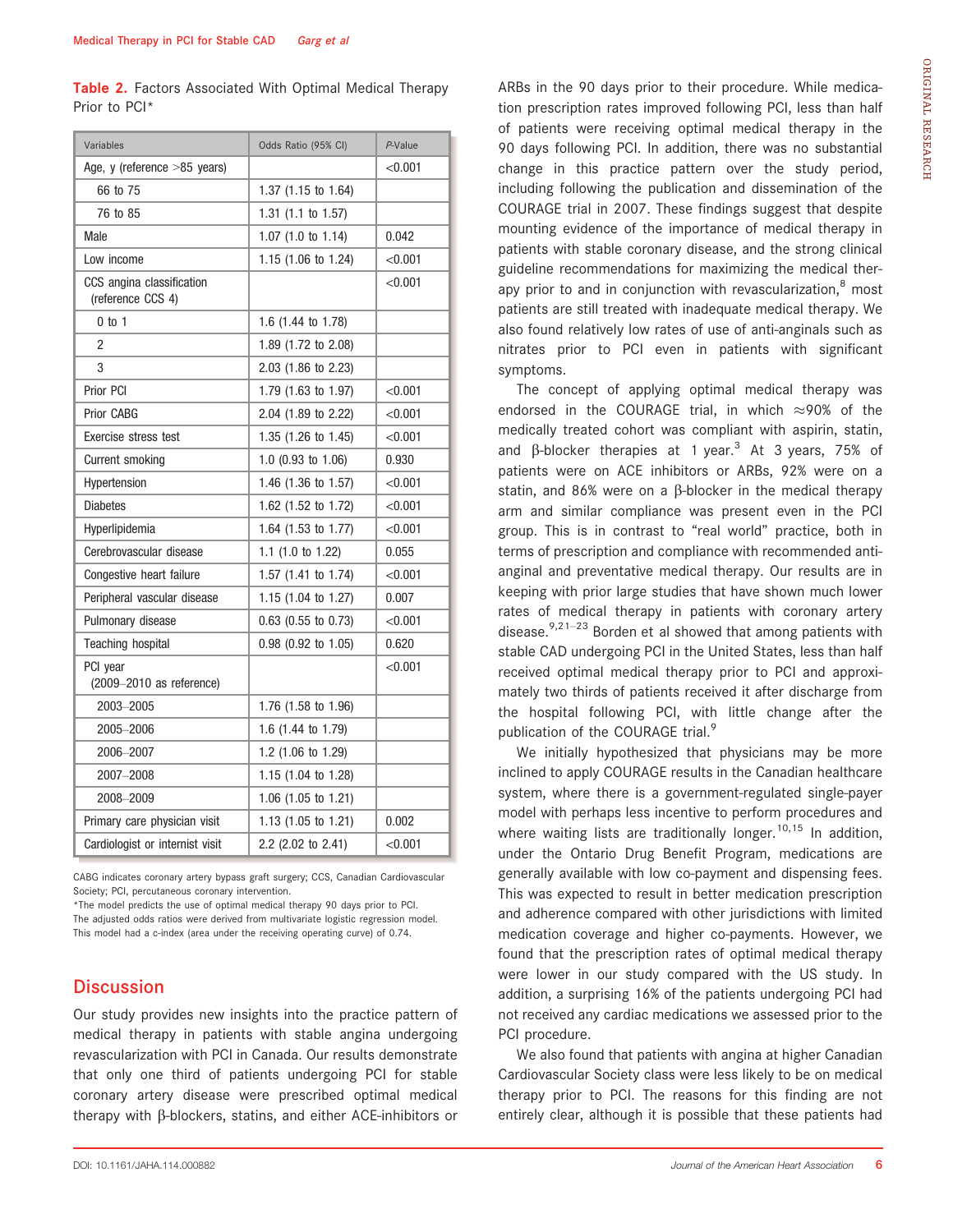|                                  | No. (%), (95% CI) of Patients |                             |           |
|----------------------------------|-------------------------------|-----------------------------|-----------|
| Medication                       | Pre-PCI (90 Days)             | Post-PCI (90 Days)          | $P-Value$ |
| Optimal medical therapy          | 33.9 (33.3 to 34.5)           | 47.1 (46.5 to 47.7)         | < 0.001   |
| Suboptimal medical therapy       | 50.2 (49.6 to 50.9)           | 48.9 (48.3 to 49.6)         | 0.001     |
| None                             | 15.9 (15.4 to 16.4)           | 4.0 $(3.7 \text{ to } 4.2)$ | < 0.001   |
| Individual medications           |                               |                             |           |
| Long-acting nitrate              | 23.5 (23.0 to 24.1)           | 14.5 (14.0 to 14.9)         | < 0.001   |
| <b>B-Blocker</b>                 | 56.9 (56.2 to 57.5)           | 70.6 (70.1 to 71.2)         | < 0.001   |
| Calcium channel blocker          | 38.8 (38.1 to 39.4)           | 30.9 (30.3 to 31.5)         | < 0.001   |
| Statin                           | 64.3 (63.6 to 64.9)           | 84.6 (84.1 to 85.0)         | < 0.001   |
| ACE-I/ARB                        | 62.3 (61.7 to 63.0)           | 74.5 (73.9 to 75.0)         | < 0.001   |
| Clopidogrel                      | 22.7 (22.1 to 23.2)           | 87.1 (86.7 to 87.5)         | < 0.001   |
| Symptom-oriented medical therapy | 61.2 (60.6 to 61.8)           | 57.9 (57.3 to 58.5)         | < 0.001   |

Optimal medical therapy is defined as prescription for ß-blocker, statin, and either ACE inhibitor or ARB in the 90 days prior to PCI, and the same medications along with a thienopyridine in the 90 days following PCI. Suboptimal therapy is defined as prescription of at least 1 of the above individual medications. Symptom-oriented medical therapy is defined as prescription of any 2 medications from the following in the 90 days pre-PCI: ß-blocker, long-acting nitrate, calcium channel blocker or either ACE inhibitor or ARB, and the same medications along with a thienopyridine and statin in the 90 days following PCI. ACE indicates angiotensin-converting enzyme; ARB, angiotensin receptor blocker; PCI, percutaneous coronary intervention.

more symptoms given the lack of appropriate medical therapy prior to PCI. An alternative explanation may be that physicians want to refer these patients for more urgent catheterization and PCI, given the severity of their symptoms even before instituting appropriate medical therapy, although there is little justification for such an approach.

There are several possible reasons why medical therapy is underprescribed in patients with stable CAD and why the COURAGE trial results have not been implemented in common clinical practice. First, it has been shown that patients overestimate the benefits of PCI by believing that PCI would prevent myocardial infarction or fatality.<sup>24</sup> Such belief may lead to a desire of a "quick-fix" for their symptoms rather than to comply with a daily medication regimen for a long period of time. Second, physicians may not universally accept the results of recent trials, such as COURAGE, or there may be a knowledge gap regarding appropriate management of patients with stable CAD, believing that PCI is better compared to medical therapy.<sup>25</sup> For example, a recent study indicates that about 20% of cardiologists still believe that the PCI may reduce death or prevent myocardial infarction in stable CAD patients.<sup>24</sup> Third, we found that many patients who were on suboptimal or no therapy received PCI as an ad-hoc procedure. The reasons for such high rates of ad-hoc PCI are likely multifactorial. From the patient's perspective, combining the diagnostic angiogram and the intervention in a single setting is convenient, and this approach forms part of both patients' and physicians' expectations. It is also possible that physicians and patients may be more inclined to undertake ad-hoc PCI rather than prescribe medical therapy and delay any

revascularization, given the severity of their patients' symptoms. Nevertheless, while ad-hoc PCI may be more acceptable in the acute coronary syndrome setting where PCI improves outcomes, delayed or non–ad-hoc PCI may be preferable in patients with stable angina.<sup>26</sup> This allows for a proper and frank discussion of all therapeutic options in a more relaxed setting, including optimization or intensification of medical therapy.

Our study adds to the growing literature indicating suboptimal use of proven therapies in practice and has important implications for the contemporary management of patients with stable CAD. Current practice guidelines recommend optimizing medical therapy for improvement of symptoms and prognosis prior to consideration of revascularization. Improved utilization of medications is a significant opportunity for improvement in health care of patients with cardiovascular disease. Revascularization may be safely deferred or may not be required in patients appropriately treated with medical therapy, thereby reducing societal costs at the same time as improving survival. Our study reinforces the importance of appropriateness criteria for coronary revascularization. Indeed, policy makers and insurers may eventually mandate the need for appropriate and aggressive medical therapy before reimbursing PCI procedures.

Our study has several important limitations. First, we did not assess prescription of aspirin because we were unable to capture this medication in the Ontario Drug Benefits database because many patients purchase aspirin over the counter rather than through the drug benefit program. Second, our study was limited to an older cohort >65 years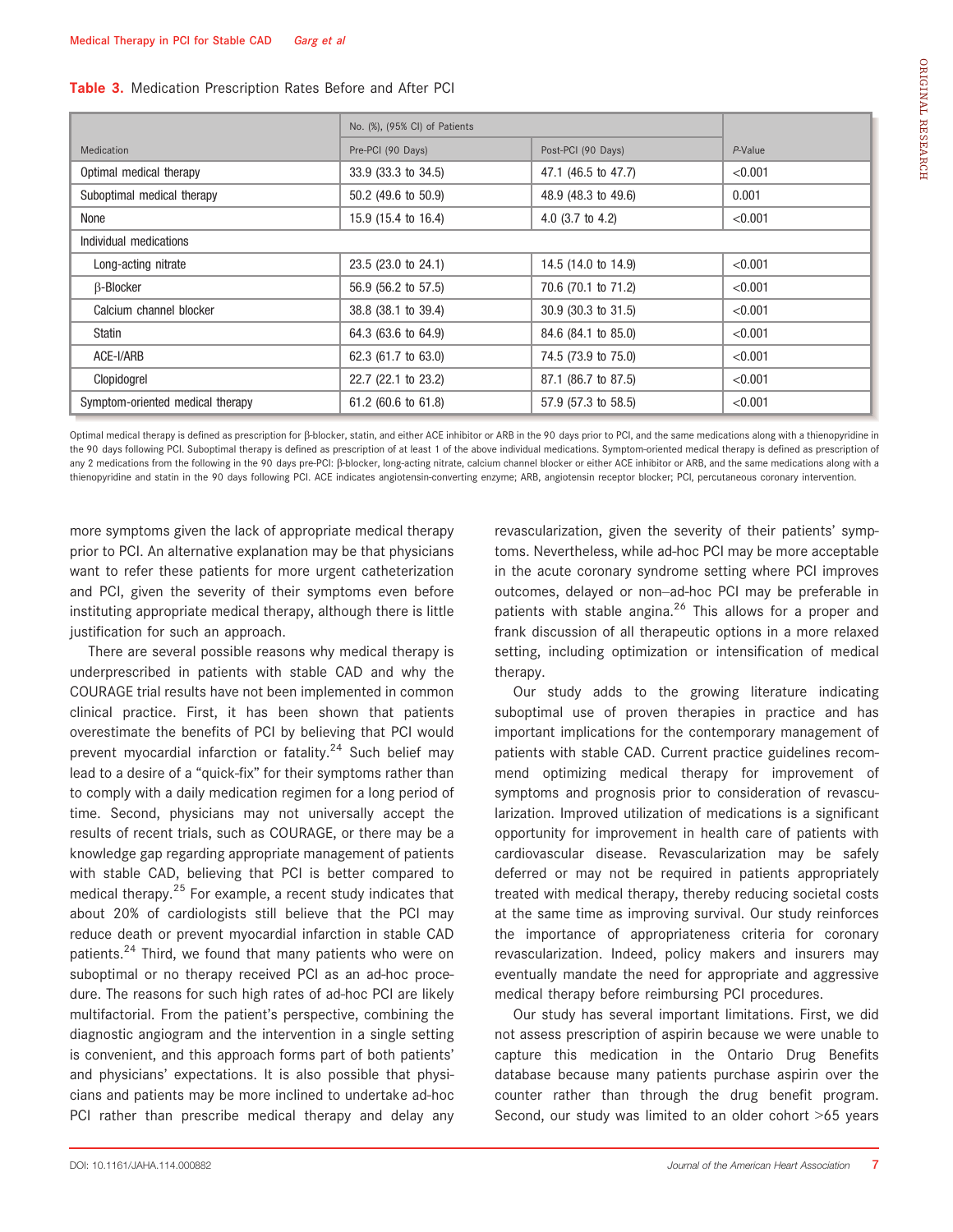#### Table 4. Demographic and Clinical Characteristics Before and After Publication of COURAGE

| Characteristics                 | Total (N=23 680) | Pre-COURAGE (N=11 984) | Post-COURAGE (N=11 696) | P-Value |  |
|---------------------------------|------------------|------------------------|-------------------------|---------|--|
| Age, y (at PCI date)            | $74.1 \pm 5.9$   | $73.8 + 5.6$           | $74.4 \pm 6.1$          | < 0.001 |  |
| Age group, y                    |                  |                        |                         |         |  |
| 66 to 75                        | 14 744 (62.3%)   | 7714 (64.4%)           | 7030 (60.1%)            | < 0.001 |  |
| 76 to 85                        | 7970 (33.7%)     | 3910 (32.6%)           | 4060 (34.7%)            |         |  |
| >85                             | 966 (4.1%)       | 360 (3.0%)             | 606 (5.2%)              |         |  |
| Male                            | 15 148 (64.0%)   | 7692 (64.2%)           | 7456 (63.7%)            | 0.483   |  |
| Low income                      | 4391 (18.5%)     | 2300 (19.2%)           | 2091 (17.9%)            | 0.009   |  |
| CCS angina classification       |                  |                        |                         |         |  |
| $\pmb{0}$                       | 1716 (7.2%)      | 913 (7.6%)             | 803 (6.9%)              | < 0.001 |  |
| $\mathbf{1}$                    | 1330 (5.6%)      | 685 (5.7%)             | 645 (5.5%)              |         |  |
| $\overline{2}$                  | 5238 (22.1%)     | 2625 (21.9%)           | 2613 (22.3%)            |         |  |
| 3                               | 5862 (24.8%)     | 3386 (28.3%)           | 2476 (21.2%)            |         |  |
| $\overline{4}$                  | 9534 (40.3%)     | 4375 (36.5%)           | 5159 (44.1%)            |         |  |
| Ad-hoc PCI                      | 14 045 (59.3%)   | 6495 (54.2%)           | 7550 (64.6%)            | < 0.001 |  |
| Prior PCI                       | 2490 (10.5%)     | 922 (7.7%)             | 1568 (13.4%)            | < 0.001 |  |
| Prior CABG                      | 3144 (13.3%)     | 1537 (12.8%)           | 1607 (13.7%)            | 0.038   |  |
| Exercise stress test            | 11 633 (49.1%)   | 6214 (51.9%)           | 5419 (46.3%)            | < 0.001 |  |
| Smoking                         |                  |                        |                         |         |  |
| Current                         | 8253 (34.9%)     | 5107 (42.6%)           | 3146 (26.9%)            | < 0.001 |  |
| Ever                            | 10 191 (43.0%)   | 5107 (42.6%)           | 5084 (43.5%)            | 0.185   |  |
| Hypertension                    | 15 111 (63.8%)   | 6548 (54.6%)           | 8563 (73.2%)            | < 0.001 |  |
| <b>Diabetes</b>                 | 7960 (33.6%)     | 3800 (31.7%)           | 4160 (35.6%)            | < 0.001 |  |
| Hyperlipidemia                  | 13 422 (56.7%)   | 5472 (45.7%)           | 7950 (68.0%)            | < 0.001 |  |
| Cerebrovascular Disease         | 2280 (9.6%)      | 1183 (9.9%)            | 1097 (9.4%)             | 0.199   |  |
| Congestive heart failure        | 2037 (8.6%)      | 977 (8.2%)             | 1060 (9.1%)             | 0.012   |  |
| Peripheral vascular disease     | 2163 (9.1%)      | 1133 (9.5%)            | 1030 (8.8%)             | 0.084   |  |
| Pulmonary disease               | 1101 (4.6%)      | 490 (4.1%)             | 611 (5.2%)              | < 0.001 |  |
| Other medical therapy           |                  |                        |                         |         |  |
| Calcium channel blocker         | 9177 (38.8%)     | 4688 (39.1%)           | 4489 (38.4%)            | 0.244   |  |
| Long-acting nitrate             | 5574 (23.5%)     | 3209 (26.8%)           | 2365 (20.2%)            | < 0.001 |  |
| Warfarin                        | 974 (4.1%)       | 359 (3.0%)             | 615 (5.3%)              | < 0.001 |  |
| <b>Teaching hospital</b>        | 16 126 (68.1%)   | 8404 (70.1%)           | 7722 (66.0%)            | < 0.001 |  |
| Primary care physician visit    | 18 357 (77.5%)   | 9458 (78.9%)           | 8899 (76.1%)            | < 0.001 |  |
| Cardiologist or internist visit | 16 220 (68.5%)   | 8343 (69.6%)           | 7877 (67.3%)            | < 0.001 |  |

CABG indicates coronary artery bypass graft surgery; CCS, Canadian Cardiovascular Society; COURAGE, Clinical Outcomes Utilizing Revascularization and Aggressive Drug Evaluation; PCI, percutaneous coronary intervention.

of age) because we did not have information on prescriptions for younger patients. However, the elderly population represents a high-risk group with higher baseline cardiovascular risk profile and derives equal if not more benefit from medical therapy as younger patients. Third, medication prescription was used as a surrogate for medication use and compliance, and we were unable to determine whether

patients actually took their medication once it was dispensed. However, this misclassification bias would tend to overestimate medication use. Fourth, we were unable to control for all factors that might influence a physician's decision to prescribe (or not prescribe) medications, or fully define contraindications to therapy with these medications, which could underestimate optimal medical therapy use.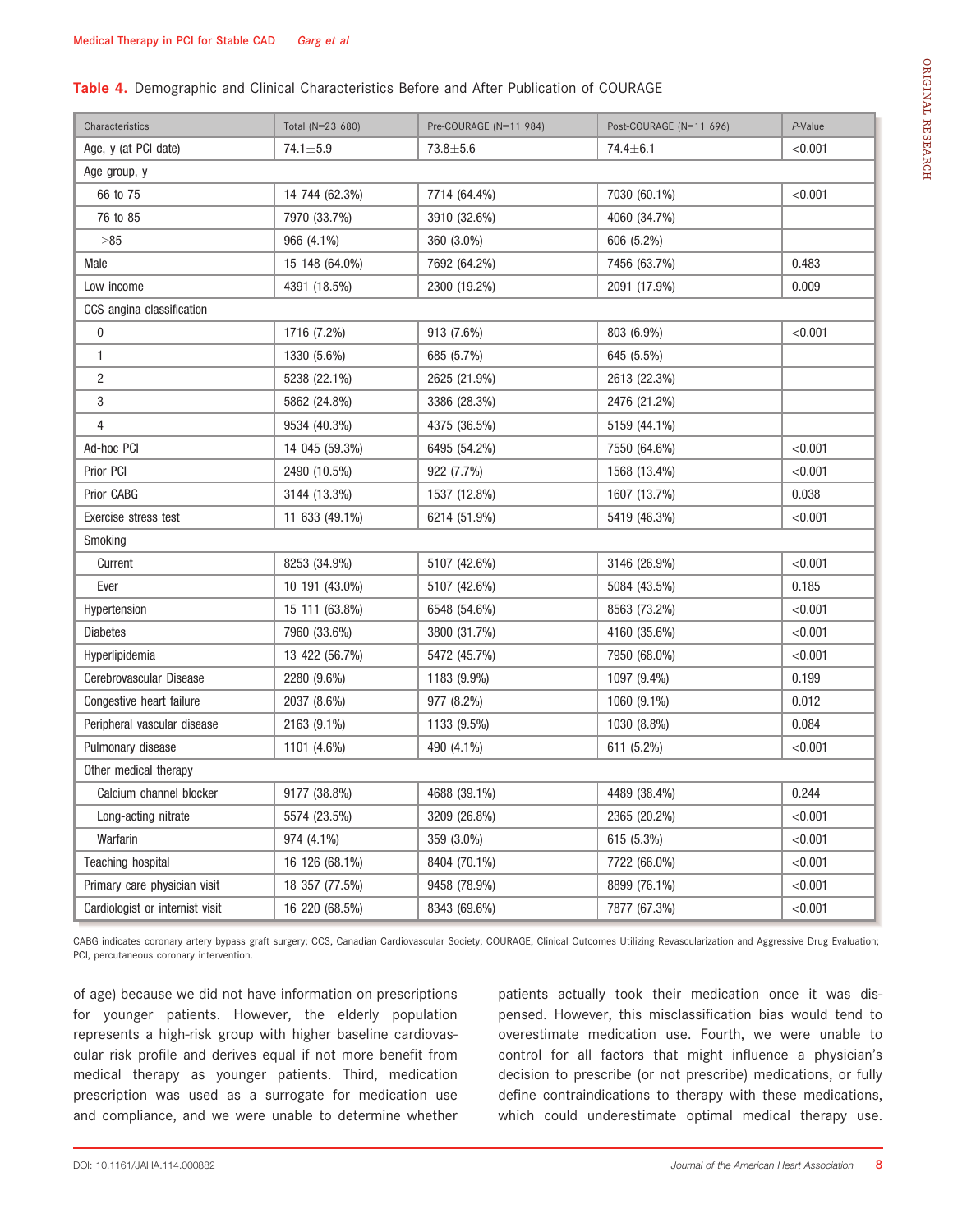#### Table 5. Medication Prescription Rates Before and After Publication of COURAGE in the 90 Days Prior to PCI

|                                  |                     | No. (%), (95% CI) of patients |                     |             |
|----------------------------------|---------------------|-------------------------------|---------------------|-------------|
| Medication                       | Total               | Pre-COURAGE                   | Post-COURAGE        | $P$ -Value* |
| Pre-PCI                          |                     |                               |                     |             |
| Optimal medical therapy          | 8023 (33.9%)        | 34.9 (34.1 to 35.8)           | 32.8 (31.9 to 33.6) | < 0.001     |
| Suboptimal medical therapy       | 11 891 (50.2%)      | 50.0 (49.1 to 50.9)           | 50.4 (49.5 to 51.3) | 0.519       |
| None                             | 3766 (15.9%)        | 15.0 (14.4 to 15.7)           | 16.8 (16.1 to 17.5) | < 0.001     |
| Individual medications           |                     |                               |                     |             |
| Long-acting nitrate              | 5574 (23.5%)        | 26.8 (26.0 to 27.6)           | 20.2 (19.5 to 21.0) | < 0.001     |
| <b>B-Blocker</b>                 | 13 467 (56.9%)      | 59.3 (58.4 to 60.2)           | 54.4 (53.5 to 55.3) | < 0.001     |
| Calcium channel blocker          | 9177 (38.8%)        | 39.1 (38.3 to 40.0)           | 38.4 (37.5 to 39.3) | 0.244       |
| Statin                           | 15 215 (64.3%)      | 64.3 (63.5 to 65.2)           | 64.2 (63.3 to 65.0) | 0.787       |
| ACE-I/ARB                        | 14 762 (62.3%)      | 62.7 (61.9 to 63.6)           | 61.9 (61.1 to 62.8) | 0.205       |
| Clopidogrel                      | 5366 (22.7%)        | 23.6 (22.8 to 24.3)           | 21.7 (21.0 to 22.5) | < 0.001     |
| Symptom-oriented medical therapy | $61.2$ (60.6, 61.8) | 63.6 (62.8 to 64.5)           | 58.7 (57.8 to 59.6) | < 0.001     |
|                                  |                     |                               |                     |             |

Optimal medical therapy is defined as prescription for ß-blocker, statin, and either ACE inhibitor or ARB in the 90 days prior to PCI. Suboptimal therapy is defined as prescription of at least 1 of the above individual medications. Symptom-oriented medical therapy is defined as the prescription of any 2 medications from the following in the 90 days pre-PCI: ß-blocker, longacting nitrate, calcium channel blocker or either ACE inhibitor or ARB. ACE indicates angiotensin-converting enzyme; ARB, angiotensin receptor blocker; COURAGE, Clinical Outcomes Utilizing Revascularization and Aggressive Drug Evaluation; PCI, percutaneous coronary intervention. \*McNemar test.

While it is possible that we have not captured all contraindications to therapy, this is unlikely to be different in the period before or after the COURAGE trial, thus not altering the finding that optimal medical therapy use did not differ after COURAGE. Finally, our data are from Ontario and may not reflect prescribing practices from other areas. However, Ontario is the largest province and encompasses a third of the Canadian population.

In conclusion, we found that among patients with stable CAD undergoing PCI, only a third of patients were prescribed

Table 6. Medication Prescription Rates Before and After Publication of COURAGE in the 90 Days After PCI

|                                  |                   | No. (%), (95% CI) of patients |                             |             |
|----------------------------------|-------------------|-------------------------------|-----------------------------|-------------|
| Medication                       | Total             | Pre-COURAGE                   | Post-COURAGE                | $P$ -Value* |
| Post-PCI                         |                   |                               |                             |             |
| Optimal medical therapy          | 11 149 (47.1%)    | 47.3 (46.4 to 48.2)           | 46.9 (46.0 to 47.8)         | 0.520       |
| Suboptimal medical therapy       | 11 591 (48.9%)    | 49.1 (48.2 to 50.0)           | 48.8 (47.9 to 49.7)         | 0.567       |
| None                             | 940 (4.0%)        | $3.6$ $(3.3 \text{ to } 3.9)$ | 4.4 $(4.0 \text{ to } 4.7)$ | 0.002       |
| Individual medications           |                   |                               |                             |             |
| Long-acting nitrate              | 3426 (14.5%)      | 15.9 (15.2 to 16.5)           | 13.0 (12.4 to 13.7)         | < 0.001     |
| <b>B-Blocker</b>                 | 16 729 (70.6%)    | 71.3 (70.5 to 72.1)           | 70.0 (69.1 to 70.8)         | 0.023       |
| Calcium channel blocker          | 7320 (30.9%)      | 31.4 (30.5 to 32.2)           | 30.4 (29.6 to 31.3)         | 0.125       |
| Statin                           | 20 028 (84.6%)    | 84.1 (83.4 to 84.8)           | 85.1 (84.4 to 85.7)         | 0.038       |
| ACE-I/ARB                        | 17 638 (74.5%)    | 75.9 (75.1 to 76.6)           | 73.1 (72.3 to 73.9)         | < 0.001     |
| Clopidogrel                      | 20 629 (87.1%)    | 86.7 (86.1 to 87.3)           | 87.5 (86.9 to 88.1)         | 0.053       |
| Symptom-oriented medical therapy | 57.9 (57.3, 58.5) | 58.2 (57.3 to 59.1)           | 57.6 (56.7 to 58.5)         | 0.316       |

Optimal medical therapy is defined as prescription for  $\beta$ -blocker, statin, and either ACE inhibitor or ARB along with a thienopyridine in the 90 days following PCI. Suboptimal therapy is defined as prescription of at least 1 of the above individual medications. Symptom-oriented medical therapy is defined as the prescription of any 2 medications from the following: b-blocker, long-acting nitrate, calcium channel blocker or either ACE inhibitor or ARB, along with a thienopyridine and statin in the 90 days following PCI. ACE-I indicates angiotensinconverting enzyme inhibitor; ARB, angiotensin receptor blocker; COURAGE, Clinical Outcomes Utilizing Revascularization and Aggressive Drug Evaluation; PCI, percutaneous coronary intervention.

\*McNemar test.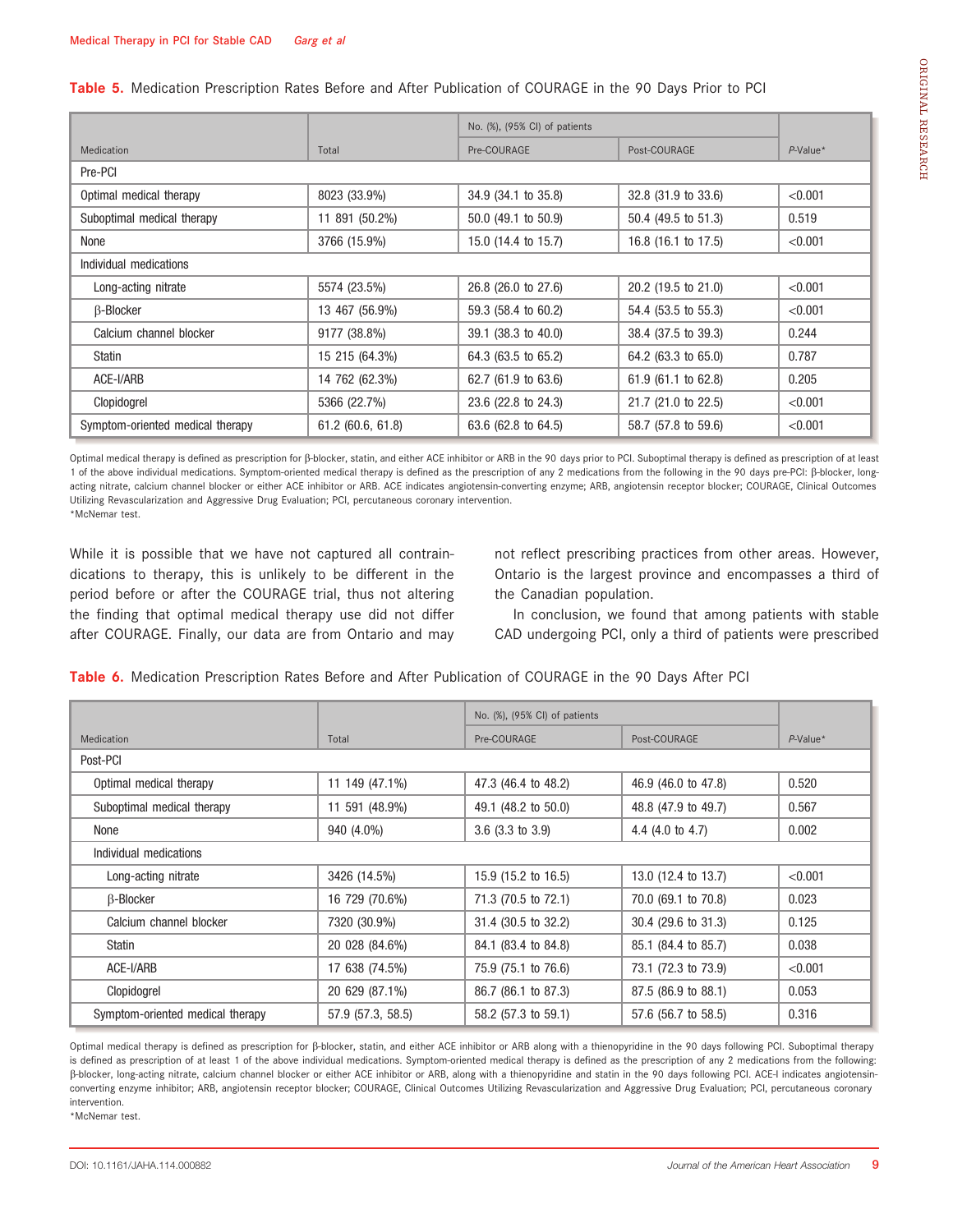Table 7. Medication Prescription Rates Before and After Publication of COURAGE, Stratified by Before and After PCI and CCS Class

|                                | No. (%), (95% CI) of Patients |              |             |  |
|--------------------------------|-------------------------------|--------------|-------------|--|
| Medication                     | Pre-COURAGE                   | Post-COURAGE | $P$ -Value* |  |
| CCS class 0 to 2 ( $N=8284$ )  |                               |              |             |  |
| Pre-PCI                        |                               |              |             |  |
| Optimal medical therapy        | 1775 (42.0%)                  | 1703 (41.9%) | 0.929       |  |
| Suboptimal medical therapy     | 2151 (50.9%)                  | 2141 (52.7%) | 0.104       |  |
| None                           | 297 (7.0%)                    | 217 (5.3%)   | 0.001       |  |
| Nitrate                        | 1042 (24.7%)                  | 875 (21.5%)  | < 0.001     |  |
| β-Blocker                      | 2857 (67.7%)                  | 2726 (67.1%) | 0.609       |  |
| Calcium channel blocker        | 1629 (38.6%)                  | 1659 (40.9%) | 0.034       |  |
| <b>Statin</b>                  | 3165 (74.9%)                  | 3209 (79.0%) | < 0.001     |  |
| ACE-I/ARB                      | 2957 (70.0%)                  | 2848 (70.1%) | 0.914       |  |
| Clopidogrel                    | 1339 (31.7%)                  | 1347 (33.2%) | 0.155       |  |
| Post-PCI                       |                               |              |             |  |
| Optimal medical therapy        | 1728 (40.9%)                  | 1560 (38.4%) | 0.020       |  |
| Suboptimal medical therapy     | 2440 (57.8%)                  | 2455 (60.5%) | 0.013       |  |
| None                           | 55 (1.3%)                     | 46 (1.1%)    | 0.482       |  |
| Nitrate                        | 532 (12.6%)                   | 487 (12.0%)  | 0.402       |  |
| β-Blocker                      | 2823 (66.8%)                  | 2583 (63.6%) | 0.002       |  |
| Calcium channel blocker        | 1400 (33.2%)                  | 1484 (36.5%) | 0.001       |  |
| <b>Statin</b>                  | 3515 (83.2%)                  | 3469 (85.4%) | 0.006       |  |
| ACE-I/ARB                      | 3132 (74.2%)                  | 2863 (70.5%) | < 0.001     |  |
| Clopidogrel                    | 3750 (88.8%)                  | 3677 (90.5%) | 0.009       |  |
| CCS Class 3 to 4 ( $N=15$ 396) |                               |              |             |  |
| Pre-PCI                        |                               |              |             |  |
| Optimal medical therapy        | 2413 (31.1%)                  | 2132 (27.9%) | < 0.001     |  |
| Suboptimal medical therapy     | 3842 (49.5%)                  | 3757 (49.2%) | 0.713       |  |
| None                           | 1506 (19.4%)                  | 1746 (22.9%) | < 0.001     |  |
| Nitrate                        | 2167 (27.9%)                  | 1490 (19.5%) | < 0.001     |  |
| β-Blocker                      | 4249 (54.7%)                  | 3635 (47.6%) | < 0.001     |  |
| Calcium channel blocker        | 3059 (39.4%)                  | 2830 (37.1%) | 0.003       |  |
| Statin                         | 4545 (58.6%)                  | 4296 (56.3%) | 0.004       |  |
| ACE-I/ARB                      | 4561 (58.8%)                  | 4396 (57.6%) | 0.134       |  |
| Clopidogrel                    | 1486 (19.1%)                  | 1194 (15.6%) | < 0.001     |  |
| Post-PCI                       |                               |              |             |  |
| Optimal medical therapy        | 3939 (50.8%)                  | 3922 (51.4%) | 0.445       |  |
| Suboptimal medical therapy     | 3448 (44.4%)                  | 3248 (42.5%) | 0.018       |  |
| None                           | 374 (4.8%)                    | 465 (6.1%)   | < 0.001     |  |
| Nitrate                        | 1369 (17.6%)                  | 1038 (13.6%) | < 0.001     |  |
| β-Blocker                      | 5723 (73.7%)                  | 5600 (73.3%) | 0.579       |  |
| Calcium channel blocker        | 2359 (30.4%)                  | 2077 (27.2%) | < 0.001     |  |
| Statin                         | 6563 (84.6%)                  | 6481 (84.9%) | 0.579       |  |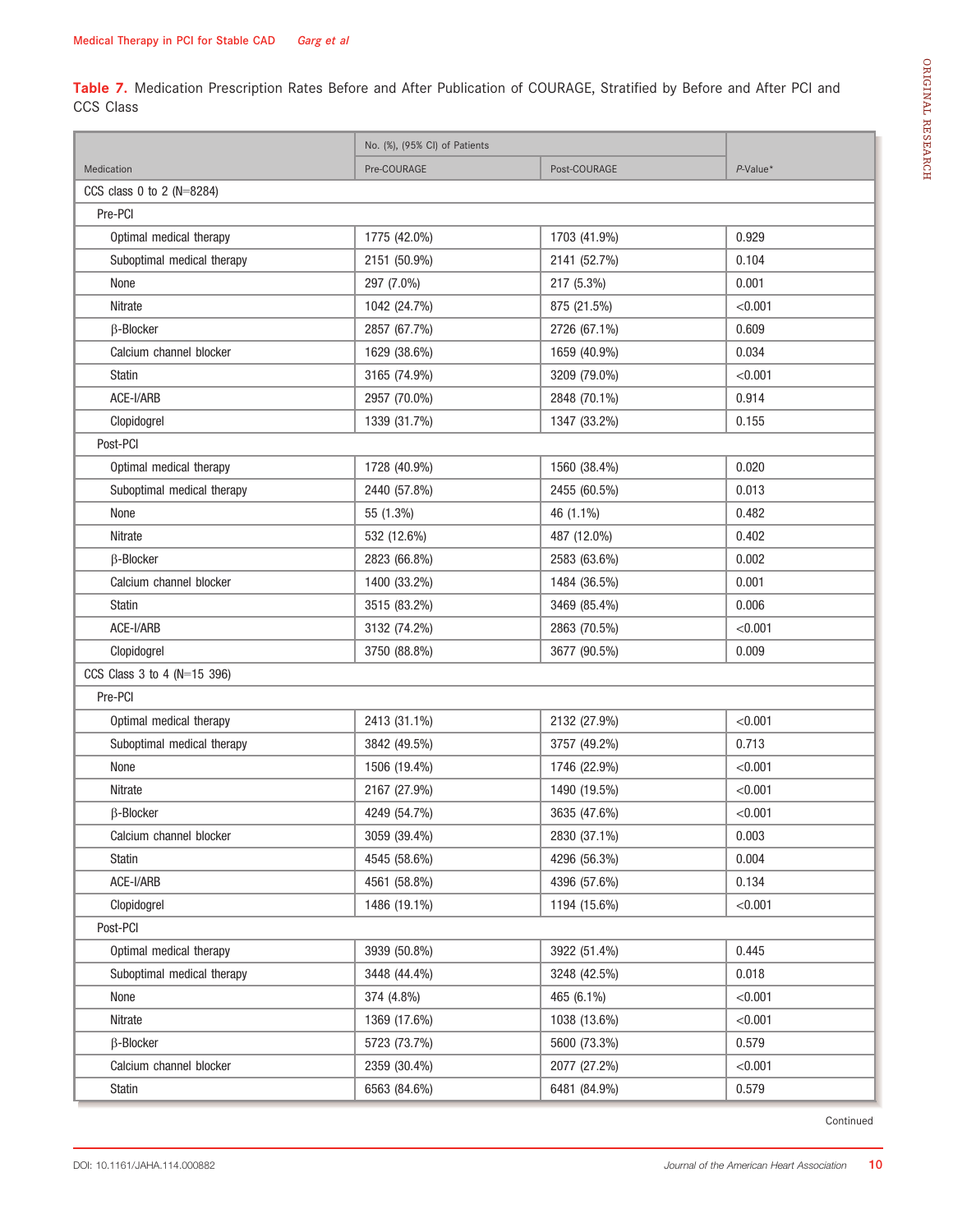#### Table 7. Continued

|             | No. (%), (95% CI) of Patients |              |             |
|-------------|-------------------------------|--------------|-------------|
| Medication  | Pre-COURAGE                   | Post-COURAGE | $P-Value^*$ |
| ACE-I/ARB   | 5961 (76.8%)                  | 5682 (74.4%) | < 0.001     |
| Clopidogrel | 6640 (85.6%)                  | 6562 (85.9%) | 0.488       |

Optimal medical therapy is defined as prescription for B-blocker, statin, and either ACE-inhibitor or ARB in the 90 days prior to PCI, and the same medications along with a thienopyridine in the 90 days following PCI. Suboptimal therapy is defined as prescription of at least 1 of the above individual medications.

ACE-I indicates angiotensin-converting enzyme inhibitor; ARB, angiotensin receptor blocker; CCS, Canadian Cardiovascular Society; COURAGE, Clinical Outcomes Utilizing Revascularization and Aggressive Drug Evaluation; PCI, percutaneous coronary intervention.

\*McNemar test.

optimal medical therapy in the 90 days prior to their procedure, and less than half were receiving optimal medical therapy in the 90 days following PCI. There was no substantial change in medical therapy prescription practice pattern over the study period, including following the publication of the COURAGE trial.

#### Sources of Funding

This study was funded by an operating grant from the Canadian Institute of Health Research (CIHR) operating grant MOP (102487). Dr Wijeysundera is supported by a Distinguished Clinical Scientist Award from the Heart and Stroke Foundation of Canada. Dr Ko is supported by a Clinician Scientist Award from the Heart and Stroke Foundation, Ontario Provincial Office. This study was supported by the Institute for Clinical Evaluative Sciences (ICES), which is funded by an annual grant from the Ontario Ministry of Health and Long-Term Care (MOHLTC). The authors acknowledge that the clinical registry data used in this publication are from the Cardiac Care Network of Ontario and its member hospitals. The Cardiac Care Network of Ontario serves as a system support to the MOHLTC, Local Health Integration Networks and service providers, and is dedicated to improving the quality, efficiency, access, and equity in the delivery of the continuum of adult cardiovascular services in Ontario, Canada. The Cardiac Care Network of Ontario is funded by the MOHLTC.

#### **Disclosures**

There are no financial relationships with any organizations that might have an interest in the submitted work, and no other relationships or activities that could appear to have influenced the submitted work. None of the listed organizations endorse this study nor do they have any influence on its publication.

#### **References**

1. Ford ES, Ajani UA, Croft JB, Critchley JA, Labarthe DR, Kottke TE, Giles WH, Capewell S. Explaining the decrease in U.S. deaths from coronary disease, 1980-2000. N Engl J Med. 2007;356:2388–2398.

- 2. Wijeysundera HC, Machado M, Farahati F, Wang X, Witteman W, van der Velde G, Tu JV, Lee DS, Goodman SG, Petrella R, O'Flaherty M, Krahn M, Capewell S. Association of temporal trends in risk factors and treatment uptake with coronary heart disease mortality, 1994-2005. JAMA. 2010;303:1841–1847.
- 3. Boden WE, O'Rourke RA, Teo KK, Hartigan PM, Maron DJ, Kostuk WJ, Knudtson M, Dada M, Casperson P, Harris CL, Chaitman BR, Shaw L, Gosselin G, Nawaz S, Title LM, Gau G, Blaustein AS, Booth DC, Bates ER, Spertus JA, Berman DS, Mancini GB, Weintraub WS. Optimal medical therapy with or without PCI for stable coronary disease. N Engl J Med. 2007;356:1503–1516.
- 4. Teo KK, Sedlis SP, Boden WE, O'Rourke RA, Maron DJ, Hartigan PM, Dada M, Gupta V, Spertus JA, Kostuk WJ, Berman DS, Shaw LJ, Chaitman BR, Mancini GB, Weintraub WS. Optimal medical therapy with or without percutaneous coronary intervention in older patients with stable coronary disease: a prespecified subset analysis of the COURAGE (clinical outcomes utilizing revascularization and aggressive drug evaluation) trial. J Am Coll Cardiol. 2009;54:1303–1308.
- 5. Dagenais GR, Lu J, Faxon DP, Kent K, Lago RM, Lezama C, Hueb W, Weiss M, Slater J, Frye RL. Effects of optimal medical treatment with or without coronary revascularization on angina and subsequent revascularizations in patients with type 2 diabetes mellitus and stable ischemic heart disease. Circulation. 2011;123:1492–1500.
- 6. Wijeysundera HC, Nallamothu BK, Krumholz HM, Tu JV, Ko DT. Meta-analysis: effects of percutaneous coronary intervention versus medical therapy on angina relief. Ann Intern Med. 2010;152:370–379.
- 7. Wijeysundera HC, Ko DT. Does percutaneous coronary intervention reduce mortality in patients with stable chronic angina: are we talking about apples and oranges? Circ Cardiovasc Qual Outcomes. 2009;2:123–126.
- 8. Fihn SD, Gardin JM, Abrams J, Berra K, Blankenship JC, Dallas AP, Douglas PS, Foody JM, Gerber TC, Hinderliter AL, King SB III, Kligfield PD, Krumholz HM, Kwong RY, Lim MJ, Linderbaum JA, Mack MJ, Munger MA, Prager RL, Sabik JF, Shaw LJ, Sikkema JD, Smith CR, Jr, Smith SC, Jr, Spertus JA, Williams SV. 2012 ACCF/AHA/ACP/AATS/PCNA/SCAI/STS guideline for the diagnosis and management of patients with stable ischemic heart disease: executive summary: a report of the American College of Cardiology Foundation/American Heart Association Task Force on Practice Guidelines, and The American College Of Physicians, American Association for Thoracic Surgery, Preventive Cardiovascular Nurses Association, Society for Cardiovascular Angiography and Interventions, and Society of Thoracic Surgeons. Circulation. 2012;126:3097–3137.
- 9. Borden WB, Redberg RF, Mushlin AI, Dai D, Kaltenbach LA, Spertus JA. Patterns and intensity of medical therapy in patients undergoing percutaneous coronary intervention. JAMA. 2011;305:1882–1889.
- 10. Ko DT, Krumholz HM, Wang Y, Foody JM, Masoudi FA, Havranek EP, You JJ, Alter DA, Stukel TA, Newman AM, Tu JV. Regional differences in process of care and outcomes for older acute myocardial infarction patients in the United States and Ontario, Canada. Circulation. 2007;115:196–203.
- 11. Holmes DR, Jr, Gersh BJ, Whitlow P, King SB III, Dove JT. Percutaneous coronary intervention for chronic stable angina: a reassessment. JACC Cardiovasc Interv. 2008;1:34–43.
- 12. Mark DB, Naylor CD, Hlatky MA, Califf RM, Topol EJ, Granger CB, Knight JD, Nelson CL, Lee KL, Clapp-Channing NE, et al Use of medical resources and quality of life after acute myocardial infarction in Canada and the United States. N Engl J Med. 1994;331:1130–1135.
- 13. Tu JV, Pashos CL, Naylor CD, Chen E, Normand SL, Newhouse JP, McNeil BJ. Use of cardiac procedures and outcomes in elderly patients with myocardial infarction in the United States and Canada. N Engl J Med. 1997;336:1500-1505.
- 14. Ko DT, Tu JV, Austin PC, Wijeysundera HC, Samadashvili Z, Guo H, Cantor WJ, Hannan EL. Prevalence and extent of obstructive coronary artery disease among patients undergoing elective coronary catheterization in New York State and Ontario. JAMA. 2013;310:163–169.